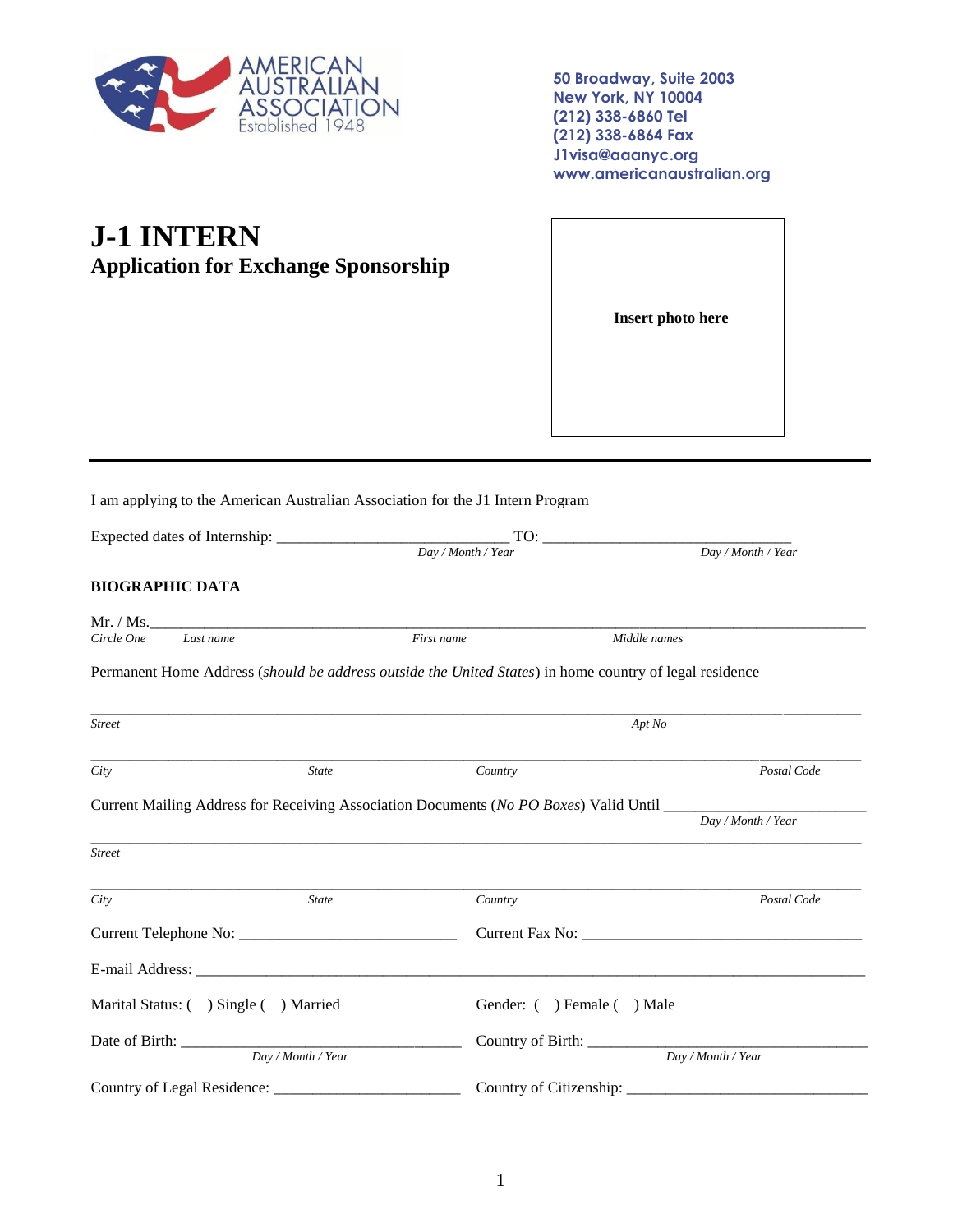| <b>Emergency Contact Person</b>                                                                                                            |                                                              |                                              |  |                                      |
|--------------------------------------------------------------------------------------------------------------------------------------------|--------------------------------------------------------------|----------------------------------------------|--|--------------------------------------|
|                                                                                                                                            |                                                              |                                              |  |                                      |
|                                                                                                                                            |                                                              |                                              |  |                                      |
| <b>EDUCATION</b>                                                                                                                           |                                                              |                                              |  |                                      |
| List all educational institutions attended starting with the most recent and work backwards to age 16 years.                               |                                                              |                                              |  |                                      |
| <b>Name and Location</b><br>of Educational Facility                                                                                        | <b>Start and End Dates of</b><br><b>Study (Month / Year)</b> | <b>Major Field(s)</b><br>of Study            |  | Degree or<br><b>Certificate Name</b> |
|                                                                                                                                            |                                                              |                                              |  |                                      |
|                                                                                                                                            |                                                              |                                              |  |                                      |
|                                                                                                                                            |                                                              |                                              |  |                                      |
|                                                                                                                                            |                                                              |                                              |  |                                      |
|                                                                                                                                            |                                                              |                                              |  |                                      |
| Please attach an additional sheet if necessary.                                                                                            |                                                              |                                              |  |                                      |
| Knowledge of English: ( ) Fluent ( ) Above Average ( ) Good ( ) Fair                                                                       |                                                              |                                              |  |                                      |
| PRIOR WORK EXPERIENCE                                                                                                                      |                                                              |                                              |  |                                      |
| List all work experience for the last 5 years, starting with the most recent and work backwards.<br><b>Name and Address</b><br>of Employer |                                                              | <b>Start and End Dates</b><br>(Month / Year) |  | <b>Job Title or Position</b>         |
|                                                                                                                                            |                                                              |                                              |  |                                      |
|                                                                                                                                            |                                                              |                                              |  |                                      |
|                                                                                                                                            |                                                              |                                              |  |                                      |
|                                                                                                                                            |                                                              |                                              |  |                                      |
|                                                                                                                                            |                                                              |                                              |  |                                      |
|                                                                                                                                            |                                                              |                                              |  |                                      |
|                                                                                                                                            |                                                              |                                              |  |                                      |
|                                                                                                                                            |                                                              |                                              |  |                                      |

Please attach an additional sheet if necessary.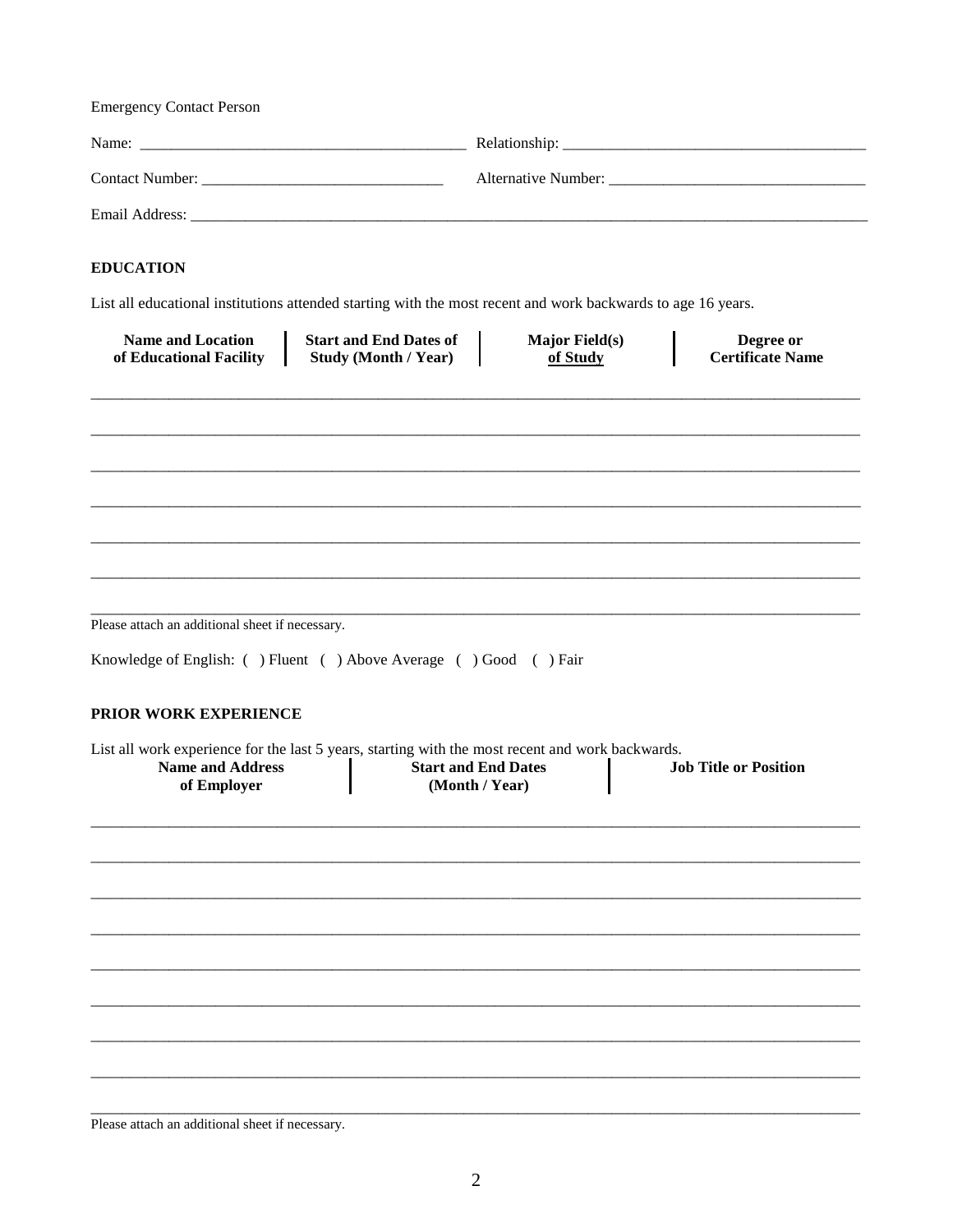## **US VISA INFORMATION**

| 2) | Are you currently in, or have you in the last twelve months visited, the United States? ( $\rightarrow$ No ( $\rightarrow$ Yes<br>If yes, please complete: |                                                                                                                            |  |  |  |
|----|------------------------------------------------------------------------------------------------------------------------------------------------------------|----------------------------------------------------------------------------------------------------------------------------|--|--|--|
|    |                                                                                                                                                            |                                                                                                                            |  |  |  |
|    |                                                                                                                                                            |                                                                                                                            |  |  |  |
|    |                                                                                                                                                            |                                                                                                                            |  |  |  |
|    | consider this application until this material is provided.)                                                                                                | States, you must attach a photocopy of your I-94 card, both front and back. Do not send the original. We will not          |  |  |  |
| 3) |                                                                                                                                                            | Have you ever applied for an employment-authorized visa to enter the United States? ( $\rightarrow$ No ( $\rightarrow$ Yes |  |  |  |
|    | Have you ever been refused a visa to enter the United States? ( ) No ( ) Yes                                                                               |                                                                                                                            |  |  |  |
| 4) | Date of most recent entry to United States subsequent to Visa Refusal:                                                                                     | Day / Month / Year<br>Type of Visa: <u>New York:</u> Date of Entry: <u>Day / Month / Year</u>                              |  |  |  |

## **OTHER**

Please describe any source of income or financial support you can rely upon to cover your expenses that may exceed the stipend provided to you by the trainer: \_\_\_\_\_\_\_\_\_\_\_\_\_\_\_\_\_\_\_\_\_\_\_\_\_\_\_\_\_\_\_\_\_\_\_\_\_\_\_\_\_\_\_\_\_\_\_\_\_\_\_\_\_\_\_\_\_\_\_\_\_\_\_\_\_\_\_\_

\_\_\_\_\_\_\_\_\_\_\_\_\_\_\_\_\_\_\_\_\_\_\_\_\_\_\_\_\_\_\_\_\_\_\_\_\_\_\_\_\_\_\_\_\_\_\_\_\_\_\_\_\_\_\_\_\_\_\_\_\_\_\_\_\_\_\_\_\_\_\_\_\_\_\_\_\_\_\_\_\_\_\_\_\_\_\_\_\_\_\_\_\_\_\_\_\_\_\_

\_\_\_\_\_\_\_\_\_\_\_\_\_\_\_\_\_\_\_\_\_\_\_\_\_\_\_\_\_\_\_\_\_\_\_\_\_\_\_\_\_\_\_\_\_\_\_\_\_\_\_\_\_\_\_\_\_\_\_\_\_\_\_\_\_\_\_\_\_\_\_\_\_\_\_\_\_\_\_\_\_\_\_\_\_\_\_\_\_\_\_\_\_\_\_\_\_\_\_

\_\_\_\_\_\_\_\_\_\_\_\_\_\_\_\_\_\_\_\_\_\_\_\_\_\_\_\_\_\_\_\_\_\_\_\_\_\_\_\_\_\_\_\_\_\_\_\_\_\_\_\_\_\_\_\_\_\_\_\_\_\_\_\_\_\_\_\_\_\_\_\_\_\_\_\_\_\_\_\_\_\_\_\_\_\_\_\_\_\_\_\_\_\_\_\_\_\_\_

\_\_\_\_\_\_\_\_\_\_\_\_\_\_\_\_\_\_\_\_\_\_\_\_\_\_\_\_\_\_\_\_\_\_\_\_\_\_\_\_\_\_\_\_\_\_\_\_\_\_\_\_\_\_\_\_\_\_\_\_\_\_\_\_\_\_\_\_\_\_\_\_\_\_\_\_\_\_\_\_\_\_\_\_\_\_\_\_\_\_\_\_\_\_\_\_\_\_\_

\_\_\_\_\_\_\_\_\_\_\_\_\_\_\_\_\_\_\_\_\_\_\_\_\_\_\_\_\_\_\_\_\_\_\_\_\_\_\_\_\_\_\_\_\_\_\_\_\_\_\_\_\_\_\_\_\_\_\_\_\_\_\_\_\_\_\_\_\_\_\_\_\_\_\_\_\_\_\_\_\_\_\_\_\_\_\_\_\_\_\_\_\_\_\_\_\_\_\_

\_\_\_\_\_\_\_\_\_\_\_\_\_\_\_\_\_\_\_\_\_\_\_\_\_\_\_\_\_\_\_\_\_\_\_\_\_\_\_\_\_\_\_\_\_\_\_\_\_\_\_\_\_\_\_\_\_\_\_\_\_\_\_\_\_\_\_\_\_\_\_\_\_\_\_\_\_\_\_\_\_\_\_\_\_\_\_\_\_\_\_\_\_\_\_\_\_\_\_